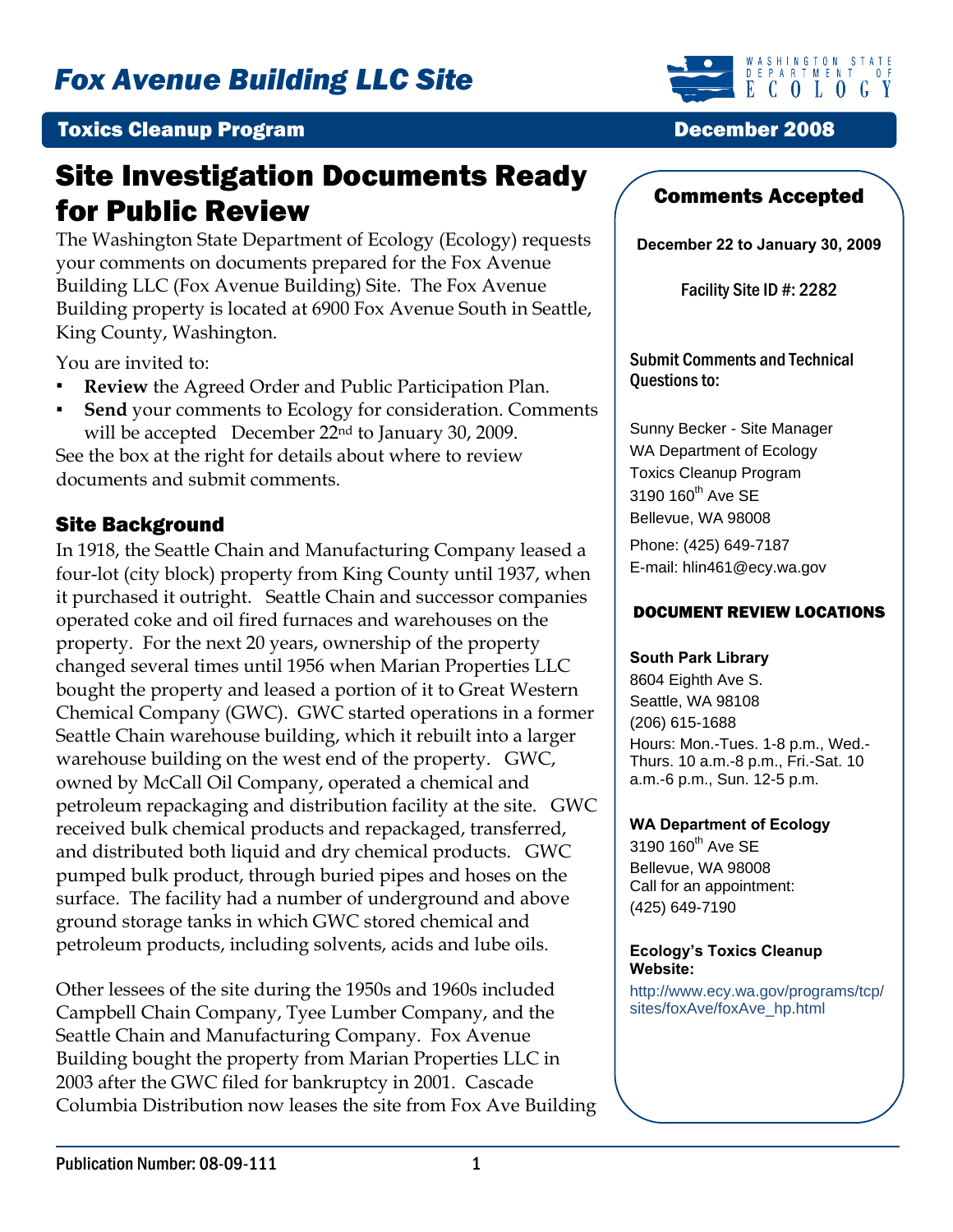## Fox Avenue Building LLC Site **December 2008**

and uses the site for chemical distribution.

## Contaminants of Concern

The contaminants of concern in the soil and groundwater are chlorinated solvents, petroleum hydrocarbons, semi-volatile organic compounds (SVOCs), dioxins, and furans.

# Previous Cleanup Work

In 1991, GWC entered into an Agreed Order with Ecology to conduct a Remedial Investigation/Feasibility Study (RI/FS). The RI/FS is meant to find the type and extent of contamination and analyze cleanup alternatives. In 1993 GWC finished the Remedial Investigation and Preliminary Risk Assessment Report. Following that, further site characterization work and evaluations of cleanup technologies were conducted. In 2000 GWC released a Supplemental Remedial Investigation and Feasibility Study report that summarized the work done since 1993. After 2000, investigations and initial cleanup work were performed by GWC and Fox Avenue Building, including:

- Soil and groundwater sampling.
- Seep and soil vapor sampling.
- Installation of groundwater monitoring wells.
- Various other investigations to define the nature and extent of contamination.
- Operation of a soil vapor extraction system.
- Pilot testing of various remediation technologies, including injections of chemical oxidants into groundwater
- Underground and above ground storage tank removals.

The Site boundaries are defined by the extent of the contamination at and migrating from the Fox Avenue Building property. Currently there is chlorinated solvent in the groundwater

(plume), from releases of solvents during GWC's operations. The plume is believed to extend beyond the Fox Avenue Building property boundaries as shown in the map on page three.

# Agreed Order

At this point, Ecology is entering into a new Agreed Order with the current property owner, Fox Ave Building LLC. The Agreed Order is a legal document between Ecology and Fox Avenue Building known as a Potentially Liable Person (PLP). The Agreed Order describes what Fox Avenue Building is required to do on the Site including:

- Perform an interim cleanup measure to control the discharge of the plume to the Lower Duwamish Waterway. This will be done using Enhanced Reductive Dechlorination (ERD) to stimulate naturally-occurring bacteria to degrade solvent contaminants in the plume.
- Perform a pilot test to see how effective ERD may be in degrading contaminants in soils in the source area for the plume.
- Do a source area data gap investigation to better identify the measures and cost needed to clean this area up.
- Collect vapor samples to find whether tetrachloroethylene (PCE) vapors are reaching the office part of the Fox Avenue Building facility. If so, evaluate restarting the existing soil vapor extraction (SVE) system to control vapor intrusion.
- Do a Supplemental Feasibility Study to evaluate cleanup alternatives and enable Ecology to select a cleanup action that will attain cleanup levels under state law within a reasonable restoration time frame. Prepare a draft Cleanup Action Plan (CAP) that documents the cleanup action selected by Ecology to address the contamination at the site.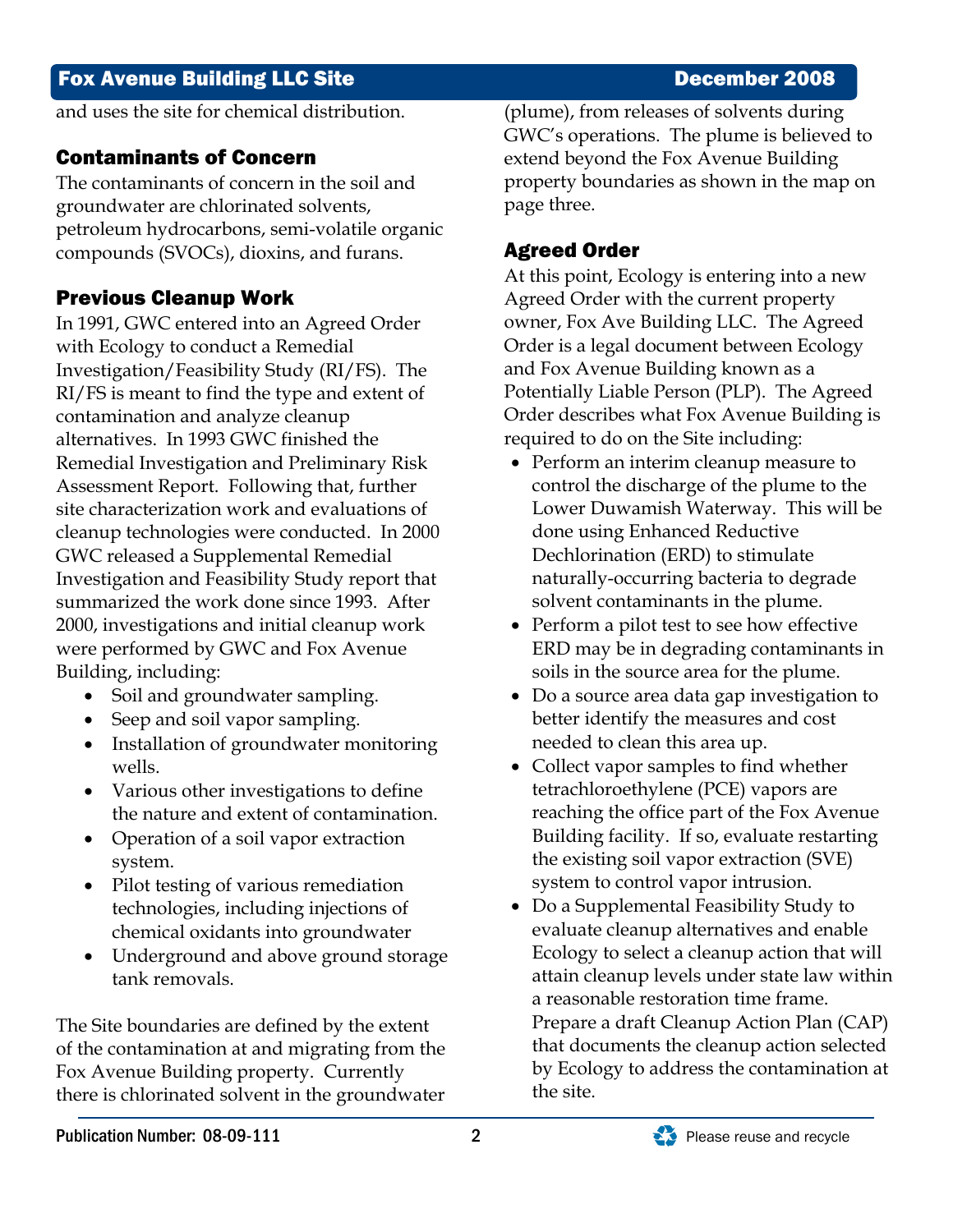## Fox Ave Building Site

#### December 2008

These actions address source control for the Lower Duwamish Waterway and also site cleanup for this site.

The public participation plan describes how Ecology recently updated the plan for this site Ecology will inform the public about Site activities, and how to become involved. according to the Model Toxics Control Act (MTCA). The plan is meant to promote community involvement during the Site



investigation and cleanup.

#### Lower Duwamish Waterway Superfund Site

The Fox Avenue site is located within the larger site is made up of approximately 5.5 miles Duwamish Waterway which flows into Elliott Protection Agency (EPA) and other local agencies information see Lower Duwamish Waterway Superfund site. The Lower Duwamish Waterway of the downstream portion of the Bay. Ecology works with the U.S. Environmental and businesses to cleanup the Lower Duwamish. For more Ecology's website:

http://www.ecy.wa.gov /programs/tcp/sites/ lower\_duwamish/lower \_duwamish.hp.html.

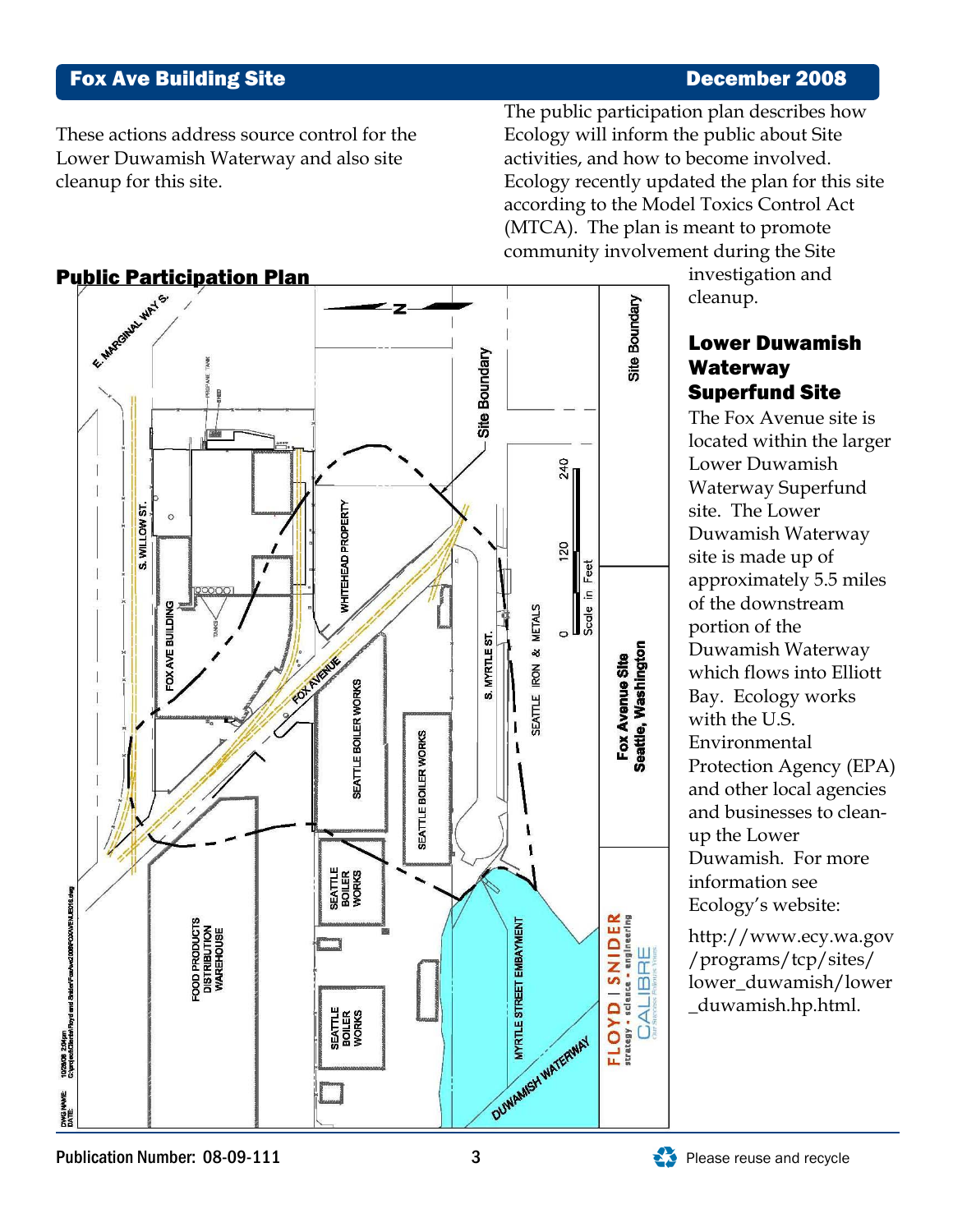# *Fox Ave Building LLC Site*

### **Toxics Cleanup Program December 2008**



#### El Comentario Público en la Investigación del Sitio y Los Documentos de las Acciones Provisionales

El Departamento de Ecología del Estado de Washington (Ecología) solicita sus comentarios sobre el borrador de la Orden Acordada (Acuerdo Legal) y el Plan de la Participación Pública. Este es para el sitio de "Fox Ave Building LLC" (Sitio) en Seattle, Washington en la orilla este del Curso Bajo de la Vía Fluvial Duwamish. Ecología y el presente dueño, Fox Ave Building LLC, están entrando a un acuerdo para continuar la limpieza en el sitio que empezó en 1991. Las fronteras del sitio están definidas por donde está la contaminación y por donde la está migrando desde la propiedad Fox Ave. Building (por favor vea el mapa del sitio en el boletín informativo). Los principales contaminantes de preocupación en el suelo y agua subterránea son los solventes clorados, los hidrocarburos de petróleo, los compuestos orgánicos poco volátiles (SVOCs, por sus siglas en inglés), las dioxinas, y los furanos.

Según esta Orden Acordada, el dueño hará una Acción de Limpieza provisional para controlar la contaminación al Curso Bajo de la Vía Fluvial Duwamish, probar la tecnología, entenderse que datos faltan para conocer el sitio, coleccionar muestras del aire para probar si la calidad de aire en los edificios de la propiedad está contaminada, analizar las alternativas para la limpieza, y desarrollar un borrador del Plan de Acción de Limpieza. El Periodo del Comentario Público es desde el 22 de Deciembre de 2008 al 30 de Enero de 2009. Se puede revisar los documentos (en inglés) en las siguientes locaciones:

> **South Park Library**  8604 Eighth Ave S. Seattle, WA 98108 (206) 615-1688

 **Washington Department of Ecology** 3190 160th Ave SE Bellevue, WA 98008 Favor de llamar por una cita a: (425) 649- 7190

**El Sitio web de Ecología:** [http://www.ecy.wa.gov/programs/tcp/sites/8801/8801\\_hp.html](http://www.ecy.wa.gov/programs/tcp/sites/8801/8801_hp.html) Si tiene preguntas, favor de comunicarse con Richelle Pérez a (360) 407-6971 o [rdeg461@ecy.wa.gov](mailto:rdeg461@ecy.wa.gov)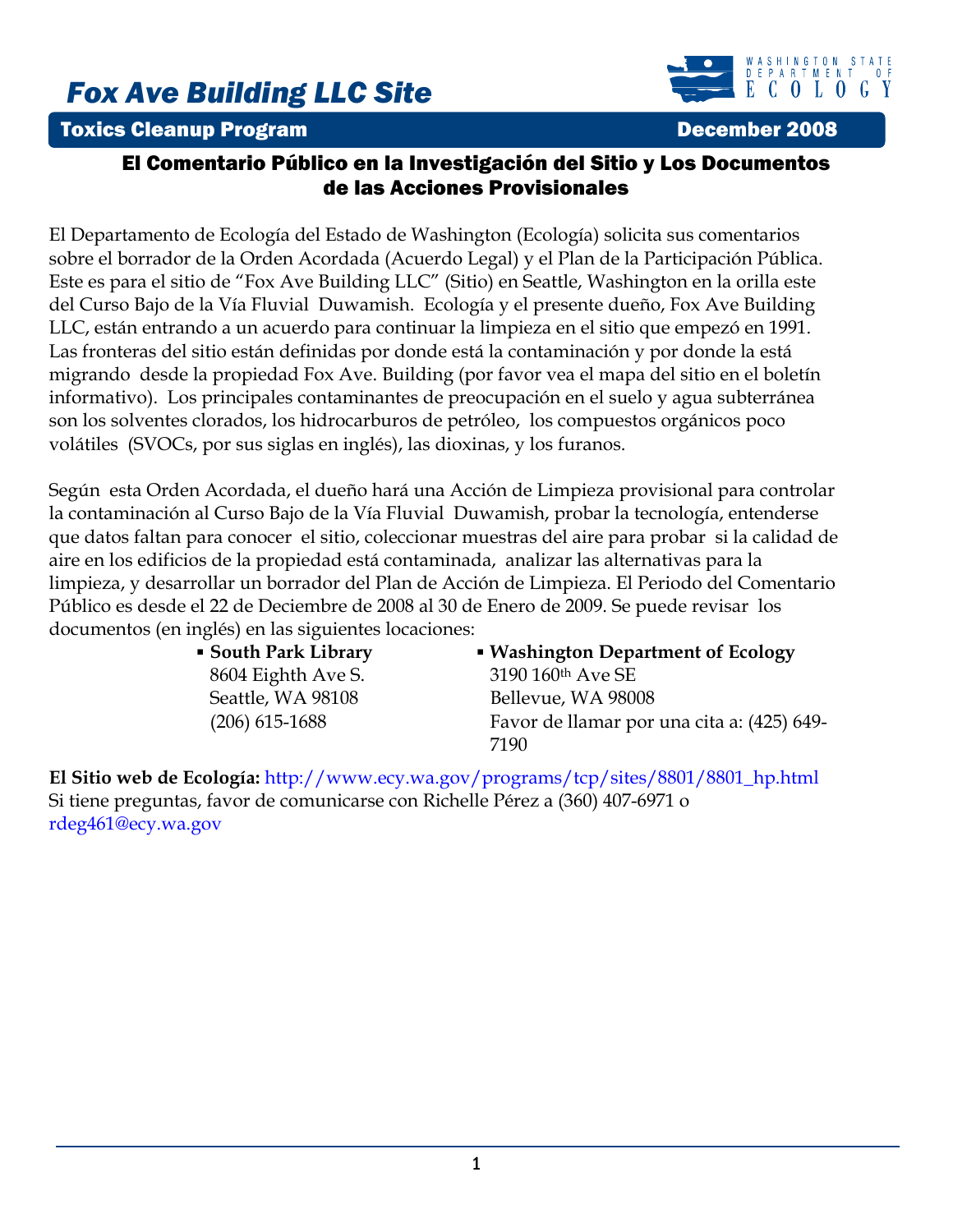# *Fox Ave Building LLC Site*

## **Toxics Cleanup Program December 2008**

华盛顿州生态管理署请你们提供对草拟同意命令(法律同意书)和大众参与计划。 这是 有关环境整治在Fox Building地点, 位于西雅图市Duwamish下流以东。生态管理 署和Fox Building 房地产主同意继续进行1991开始的污染清洁工作。

Fox Building地址表示在前页的地图中。 土壤和地下水可能污染物包括氯乙烯溶液,石 油产品,等等。根据本同意命令,房地产主将控制地下水污染流入Duwamish河,评估 不同清理工作方式,测量空气质量, 并草拟整治工作计划。

民众提供建议期间从 2008 年 12 月 22 日 到 2009 年 1 月 30 日为止。若欲阅览上列文件 请到下列地址:

- **South Park Library**  8604 Eighth Ave S. Seattle, WA 98108 (206) 615-1688
- **Washington Department of Ecology** 3190 160th Ave SE Bellevue, WA 98008 Call for an appointment: (425) 649-7190

或到华盛顿州生态管理署网页**:** 

http://www.ecy.wa.gov/programs/tcp/sites/sParkLF/southPark\_LF\_hp.html 若有任何问题请联络:林昊 (425) 649-7187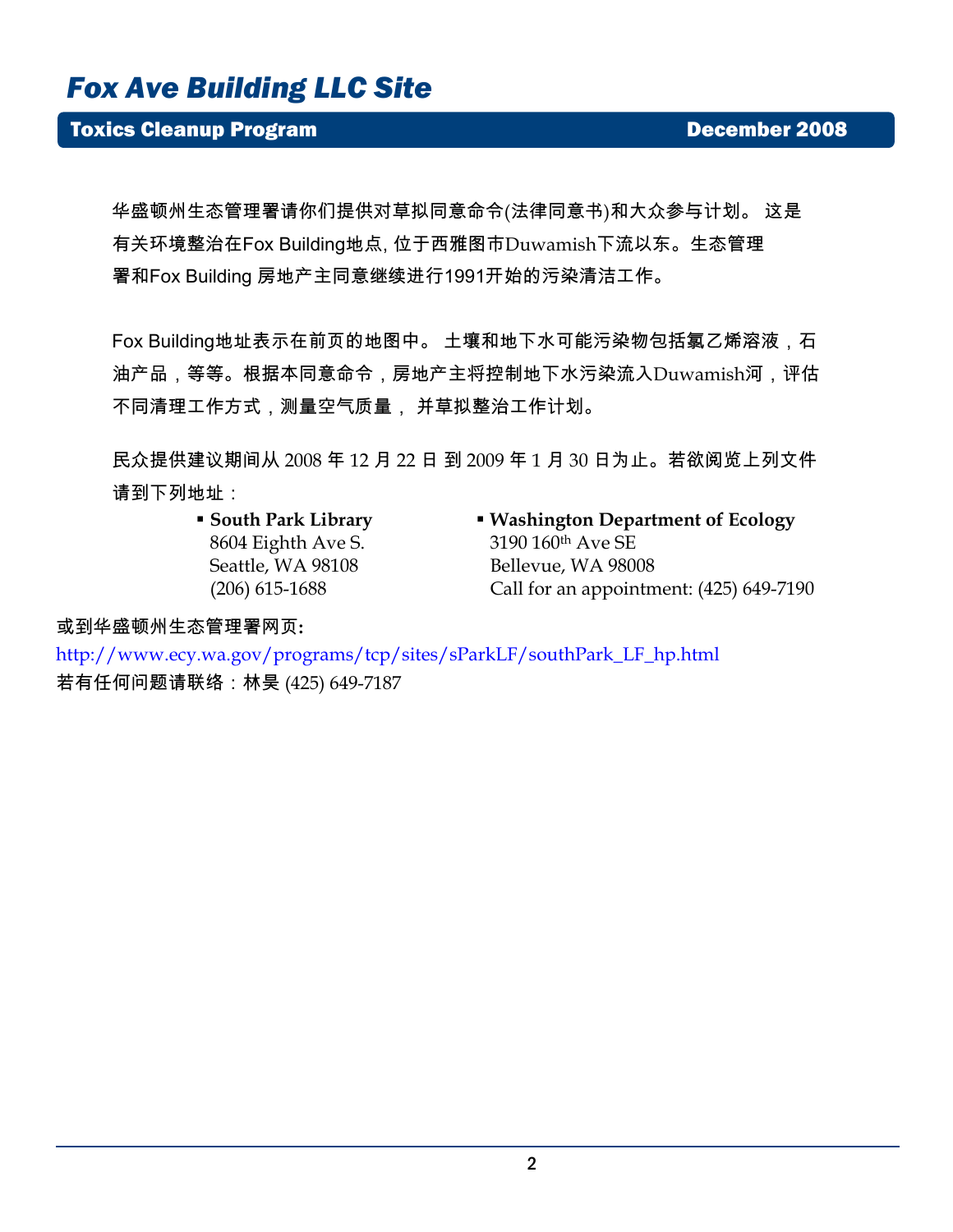# *Công ty Trách nhiệm hữu hạn Fox Ave Building*

# **ToxiToxics Cleanup Program Tháng 12 năm 2008**

### **Thâu nhận Ý kiến Công chúng về cuộc Điều tra Địa Điểm và những Tài liệu về các Hành động Tạm thời**

Bộ Môi Sinh tiểu bang Washington (Ecology) muốn được thâu nhận ý kiến về bản Dự thảo Sắc lệnh Thỏa hiệp (sự thỏa thuận trên pháp lý) và Kế hoạch Tham gia Công chúng. Việc nầy có liên quan đến Công ty Trách nhiệm hữu hạn có tên Fox Ave Building tại Seattle tiểu bang Washington nằm về phía Đông của Hạ nguồn Thủy lộ Duwamish. Ecology cùng chủ nhân công ty Fox Ave Building đang tiến hành một thỏa hiệp để tiếp tục dọn sạch tại địa điểm nầy từ năm 1991. Ranh giới của đia điểm dọn sạch là khoảng đất trải rộng từ nguồn nhiễm cho đến nơi ngừng di động của nguồn nhiễm nầy. Những chất ô nhiễm được quan tâm tích tụ trong đất và nguồn nước ngầm nơi đây gồm chất dung môi clo hóa, chất hữu cơ dầu hỏa, hợp chất hữu cơ bán bay hơi, chất độc dioxin và furan. Theo chỉ thị của Sắc lệnh nầy, chủ nhân của công ty nầy sẽ thực hiện một cuộc dọn sạch tạm thời hầu ngăn chận chất ô nhiễm có thể đang xâm nhập vào Hạ nguồn Thủy lộ Duwamish, xét nghiệm kỹ thuật để nhận diện chất ô nhiễm nầy, phát hiện thêm dữ kiện cần thiết để biết rõ thêm khu vực, thâu thập các mẫu để xác định môi trường không khí bên trong các tòa nhà nơi đây, phân tích các phương thức dọn sạch, và đưa ra bản Kế hoạch Hoạt động Dọn sạch. Thời gian duyệt xét tài liệu sẽ từ \_12\_ tháng \_22\_ năm 2008  $-1$  tháng 30 năm 2009. Tài liệu (tiếng Anh) có thể thâu nhận ở các địa điểm sau:

- **South Park Library**  8604 Eighth Ave S. Seattle, WA 98108 (206) 615-1688
- **Washington Department of Ecology** 3190 160th Ave SE Bellevue, WA 98008 Gọi hẹn số: (425) 649-7190

 **Website của Bộ Môi Sinh:** [http://www.ecy.wa.gov/programs/tcp/sites/foxAve/foxAve\\_hp.html](http://www.ecy.wa.gov/programs/tcp/sites/foxAve/foxAve_hp.html)

Nếu có thắc mắc gì, xin liên lạc: Teddy Le (360) 407-6948